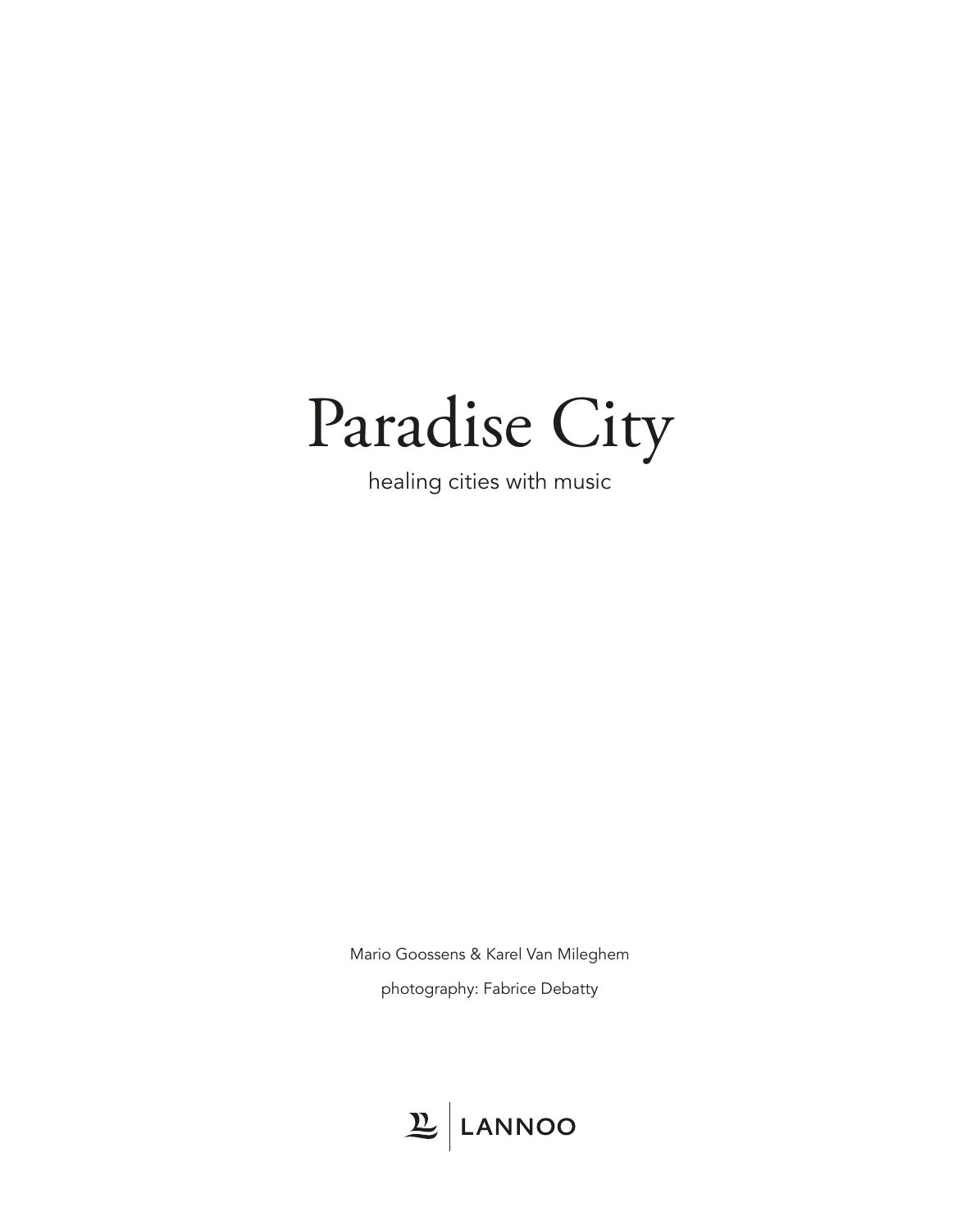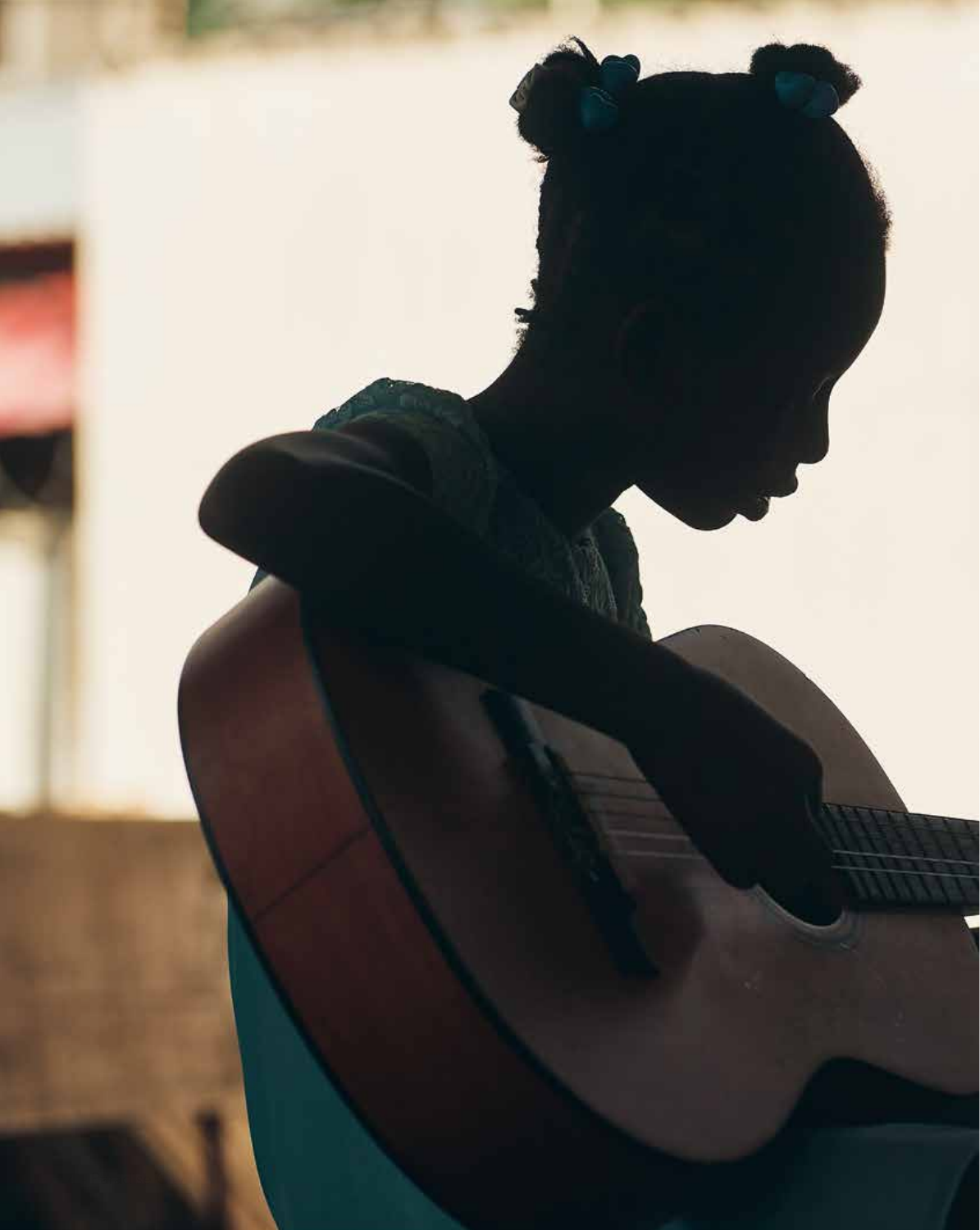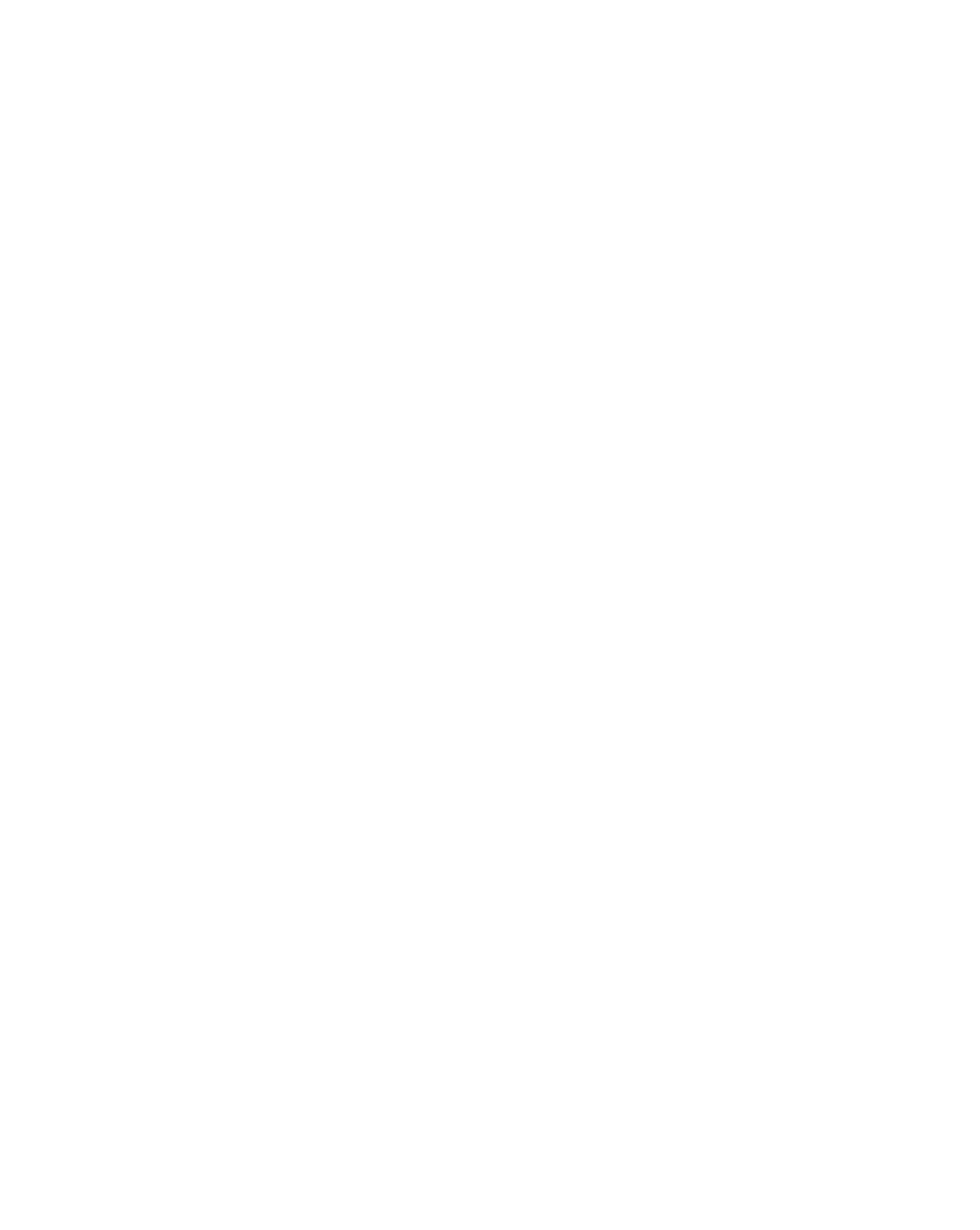### Contents

|                   | Romel Jean-Pierre                                                                                                                                                                                                                    | 20     |
|-------------------|--------------------------------------------------------------------------------------------------------------------------------------------------------------------------------------------------------------------------------------|--------|
|                   |                                                                                                                                                                                                                                      | 26     |
|                   |                                                                                                                                                                                                                                      |        |
|                   |                                                                                                                                                                                                                                      |        |
|                   |                                                                                                                                                                                                                                      |        |
|                   |                                                                                                                                                                                                                                      | .50    |
|                   |                                                                                                                                                                                                                                      |        |
|                   |                                                                                                                                                                                                                                      |        |
|                   |                                                                                                                                                                                                                                      |        |
|                   |                                                                                                                                                                                                                                      |        |
|                   |                                                                                                                                                                                                                                      |        |
|                   |                                                                                                                                                                                                                                      |        |
|                   | Big Chief Howard Miller 206                                                                                                                                                                                                          |        |
|                   |                                                                                                                                                                                                                                      | 102    |
|                   |                                                                                                                                                                                                                                      | 110    |
|                   |                                                                                                                                                                                                                                      | 116    |
|                   |                                                                                                                                                                                                                                      | $-122$ |
|                   | V. Hiroshima <u>and a compare a control of the set of the set of the set of the set of the set of the set of the set of the set of the set of the set of the set of the set of the set of the set of the set of the set of the s</u> | 130    |
|                   |                                                                                                                                                                                                                                      | 136    |
| Tadakata Yanagawa |                                                                                                                                                                                                                                      | 146    |
|                   |                                                                                                                                                                                                                                      | 150    |
|                   |                                                                                                                                                                                                                                      | 156    |
|                   |                                                                                                                                                                                                                                      | 160    |
|                   |                                                                                                                                                                                                                                      | 168    |
|                   |                                                                                                                                                                                                                                      | 176    |
|                   |                                                                                                                                                                                                                                      | 180    |
|                   |                                                                                                                                                                                                                                      | 188    |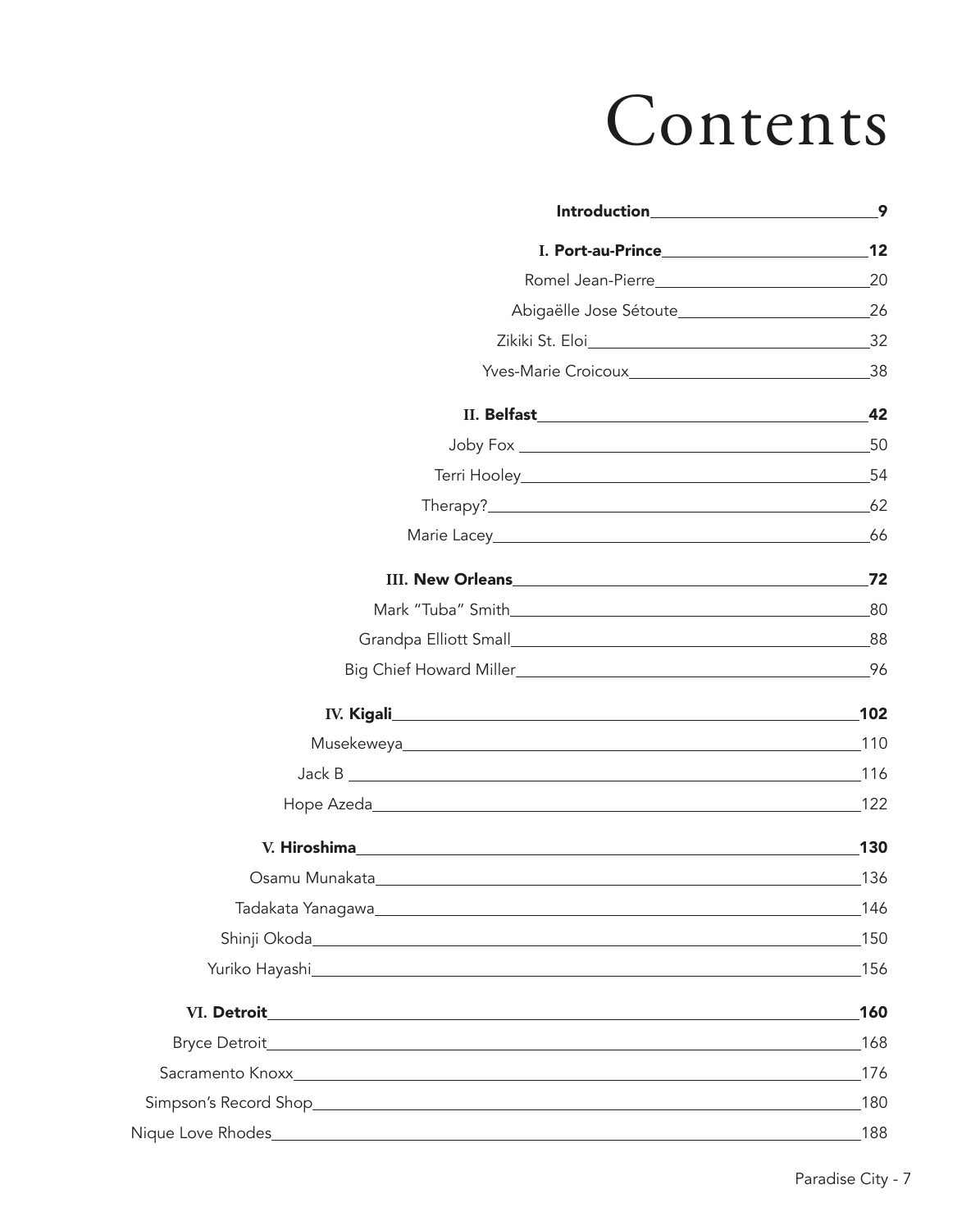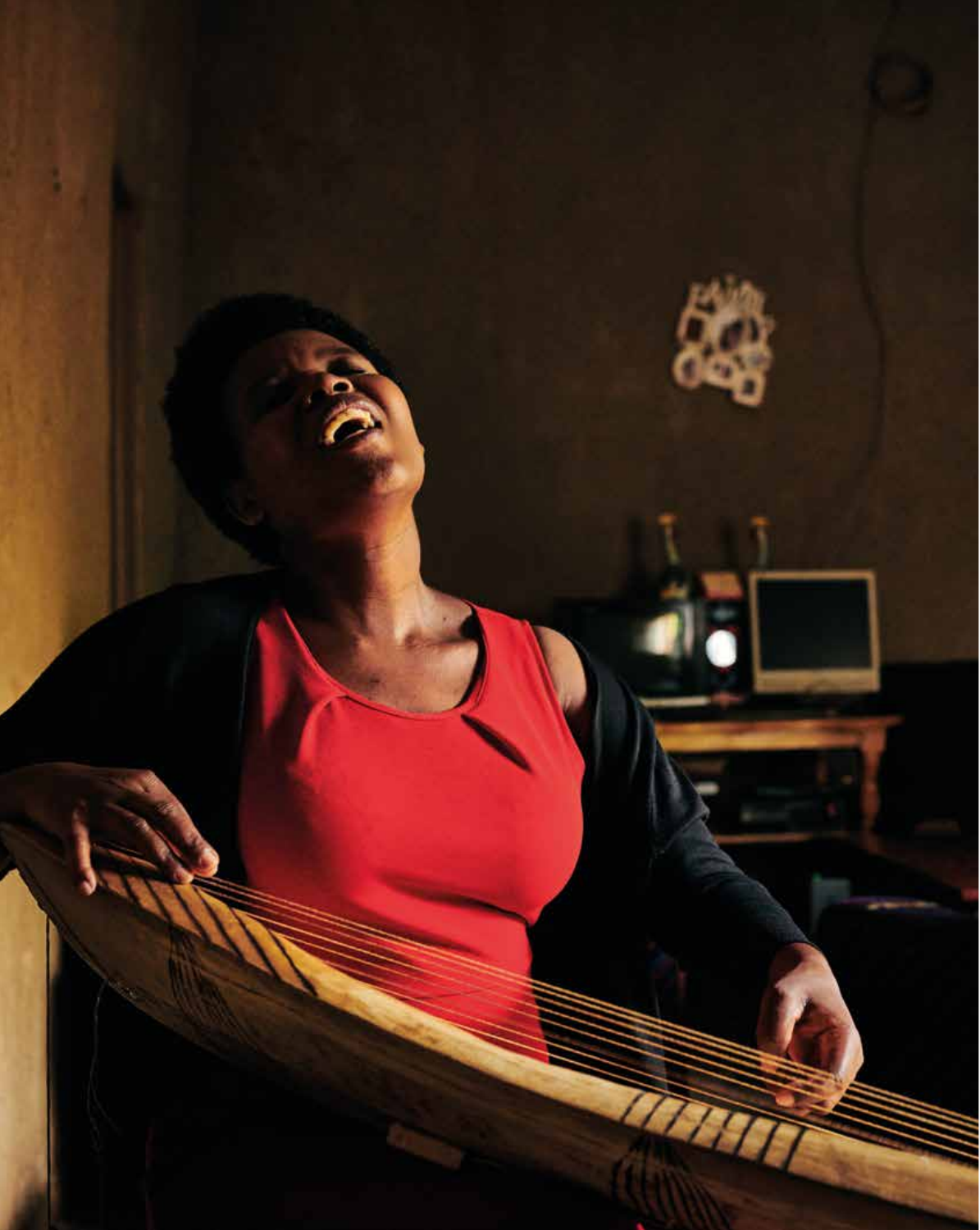# Introduction

Music heals. This may sound like a cliché, but when an entire community is traumatized by horrific events, then it holds true, and music is embodied in its pure healing form; an all-encompassing power of life. Our creativity is often at its best under the most difficult circumstances. Music is in our genes. We instinctively move toward maintaining our emotional balance, and that's when magical things can emerge.

There is clear evidence of this in recent music history. Remarkably, many genres originated in traumatic times; well-known examples include the gospel and blues that comforted slaves in the American South. Genres such as jazz, soul, punk, reggae, hip-hop, techno and rap also originated in communities that endured hardships.

Eventually, these genres appealed to a wide audience and became commercialized, but they originated as a response to the hardships that communities had to face.

Music and misery go hand in hand. This sounds like a contradiction, but it is not: misery makes music, music heals misery. It is a hidden and daily constant in our lives. It is an indispensable part of our quest for survival as human beings.

We wanted to measure the power of music in a microcosm: the city. We chose six cities that have experienced devastating catastrophes, either natural or man-made. Who are the driving forces of music in such cities and, how can music and art heal the wounds of the community?

We traveled to various continents and cultures to visit

communities with divergent musical backgrounds. Some disasters played out over decades, such as The Troubles in Northern Ireland, which for years had a stranglehold on the city of Belfast. Other disasters occurred suddenly, such as the New Orleans flood in 2005, which almost drowned the city, and the atomic bomb in Hiroshima three-quarters of a century ago. The witnesses to that living hell were children at the time and are now in the last phase of their lives. By contrast, the earthquake in Port-au-Prince, Haiti, is only 10 years old. The decline of the city of Detroit cannot entirely be blamed on the collapse of the automobile industry. In the Rwandan capital of Kigali, the power of music was deployed as propaganda for a meticulously planned genocide, especially via radio. Rwandans are now trying to use this same medium for reconciliation, and they are succeeding in this effort.

Nothing is what it seems like after a disaster. There is always a narrative that is more subtle than the story told in the media and what remains in our collective memories. In processing the disaster, this nuance plays an important role for the inhabitants, and music is a perfect catalyst for this. It provides the spiritual input for them to hold their heads high and believe again in a future.

This book provides an insight into the underbelly of cities that have scrambled to their feet. We knocked on the back door of each city and discovered hopeful stories. "The healing power of music" instantly stops being a cliché. These are real people. These are real stories. This is real music.

Mario Goossens & Karel Van Mileghem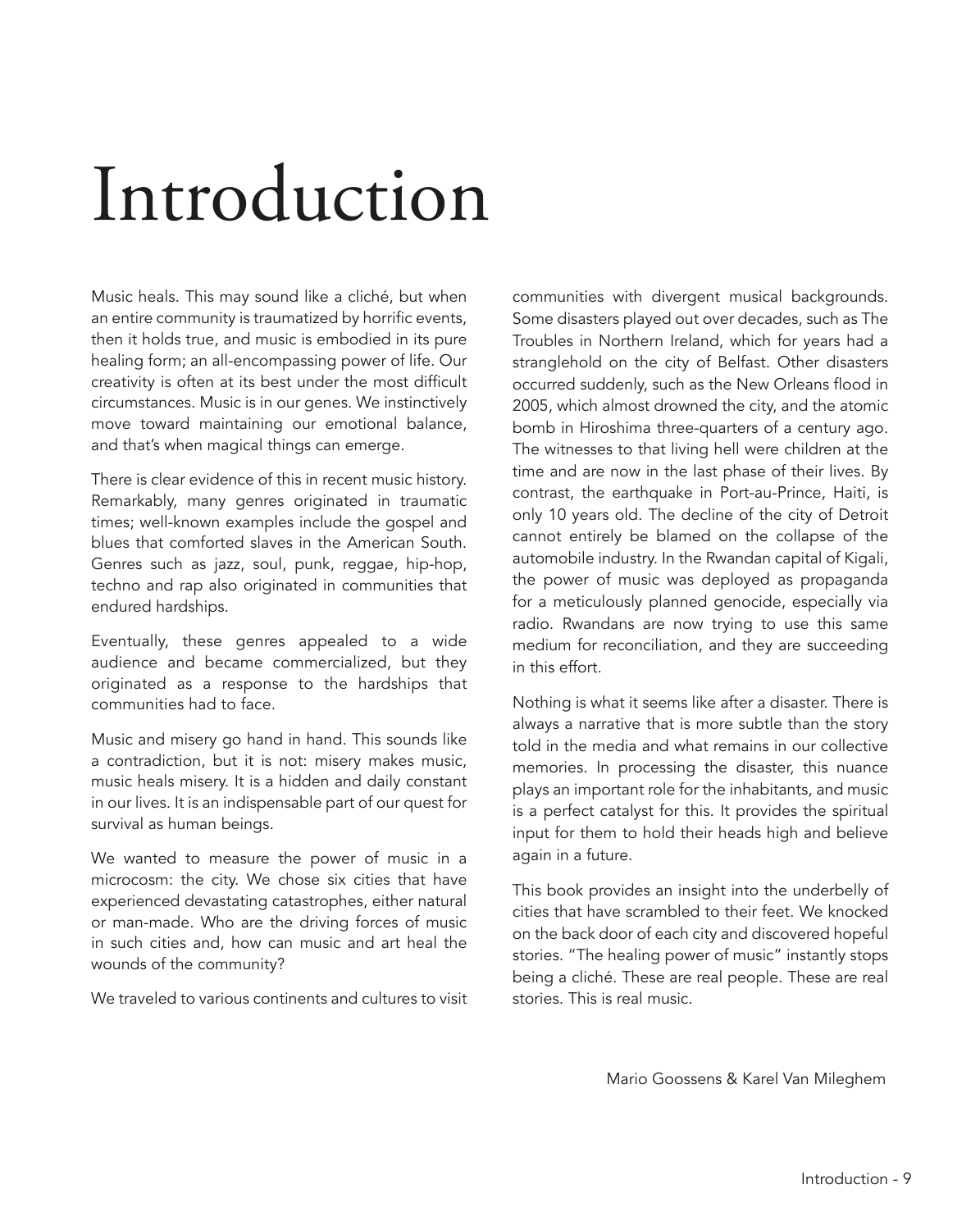"There is a light<br>that never goes out"

The Smiths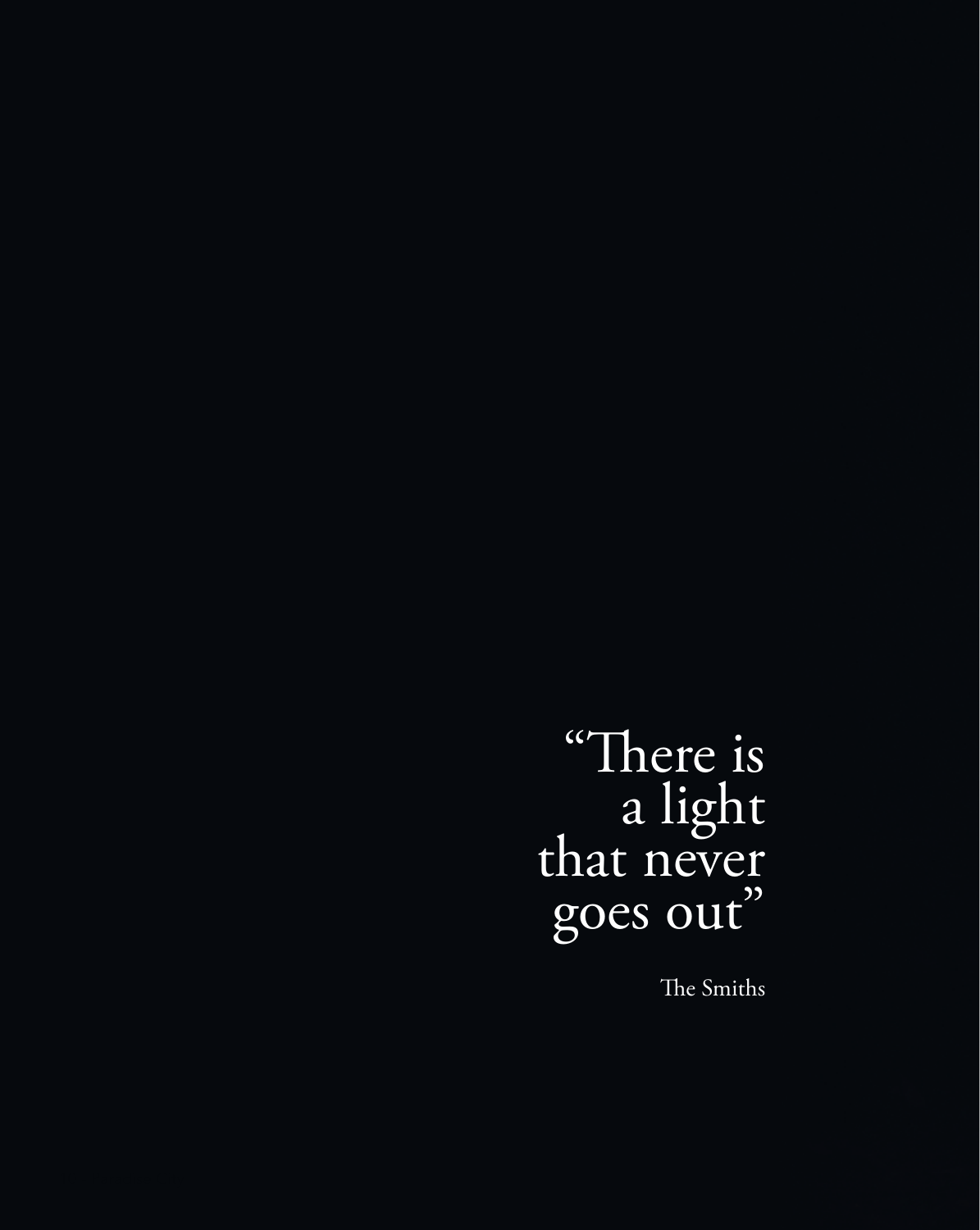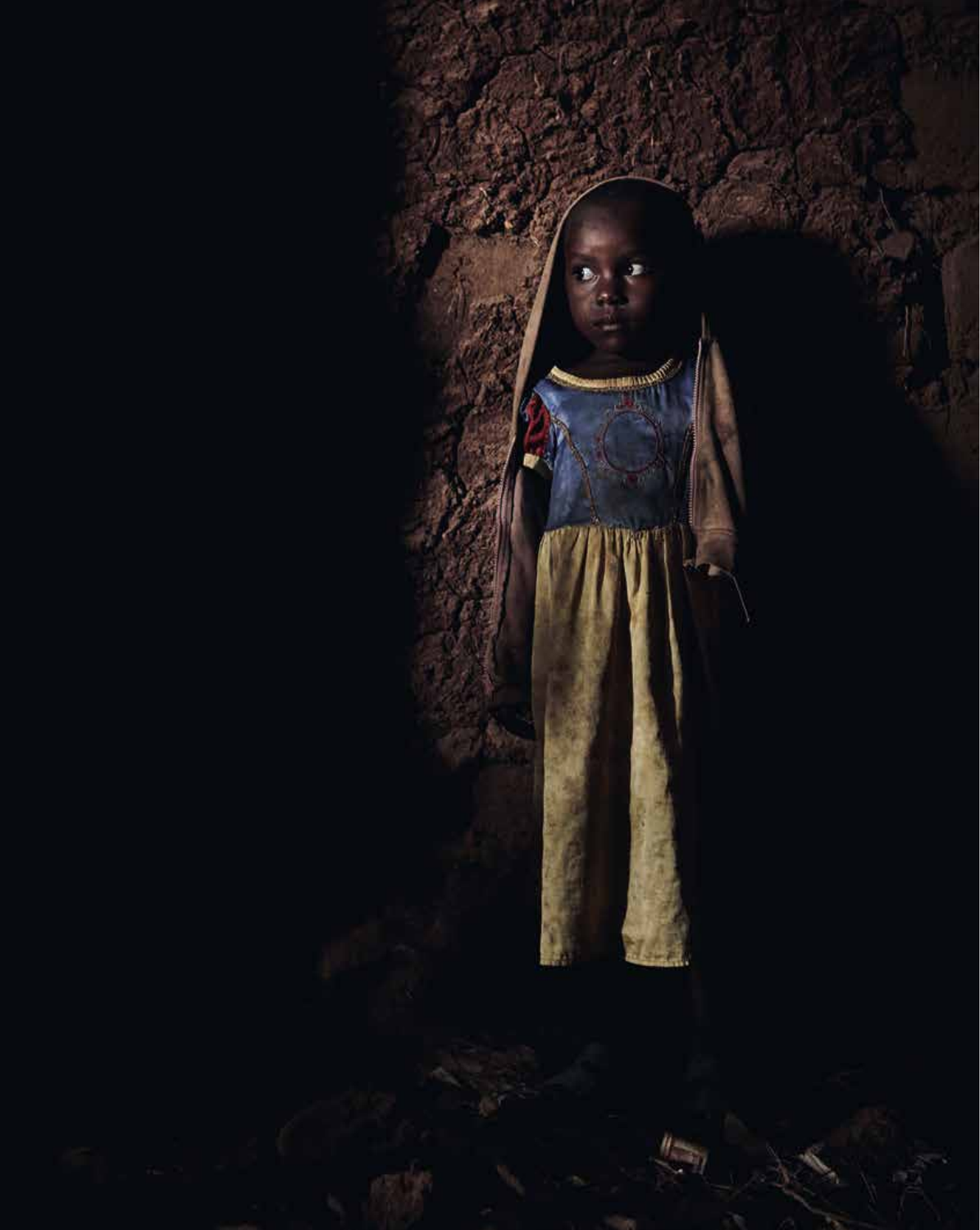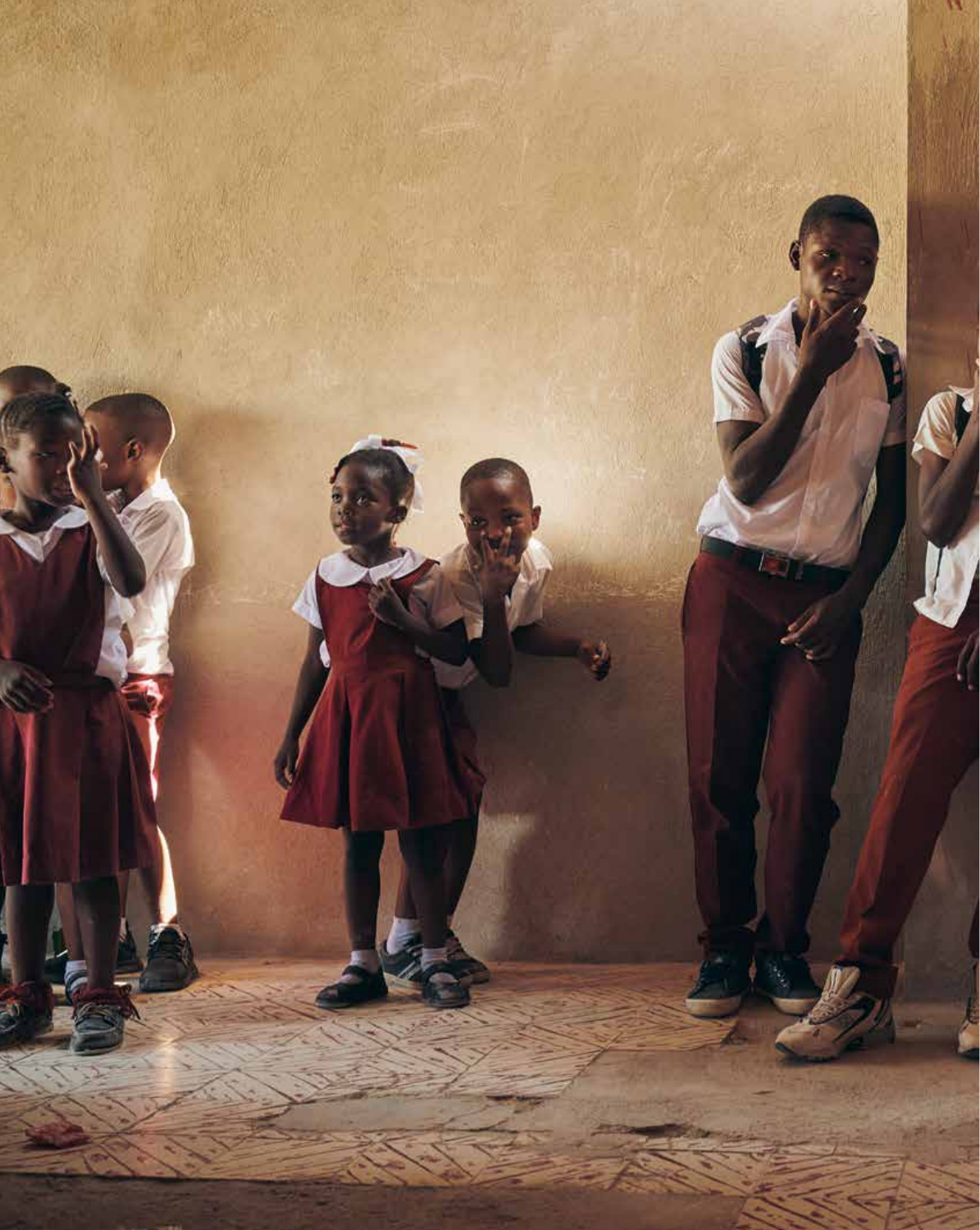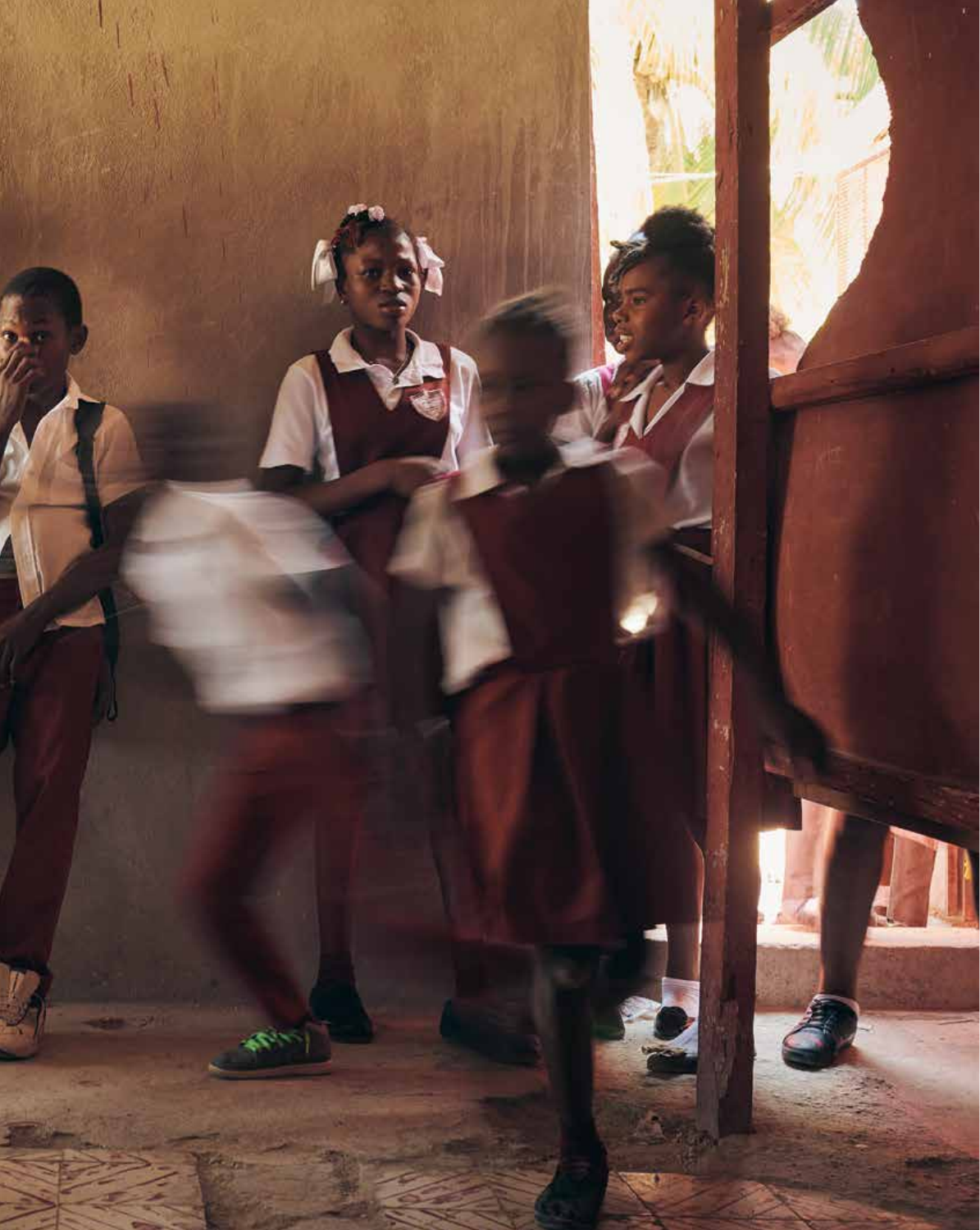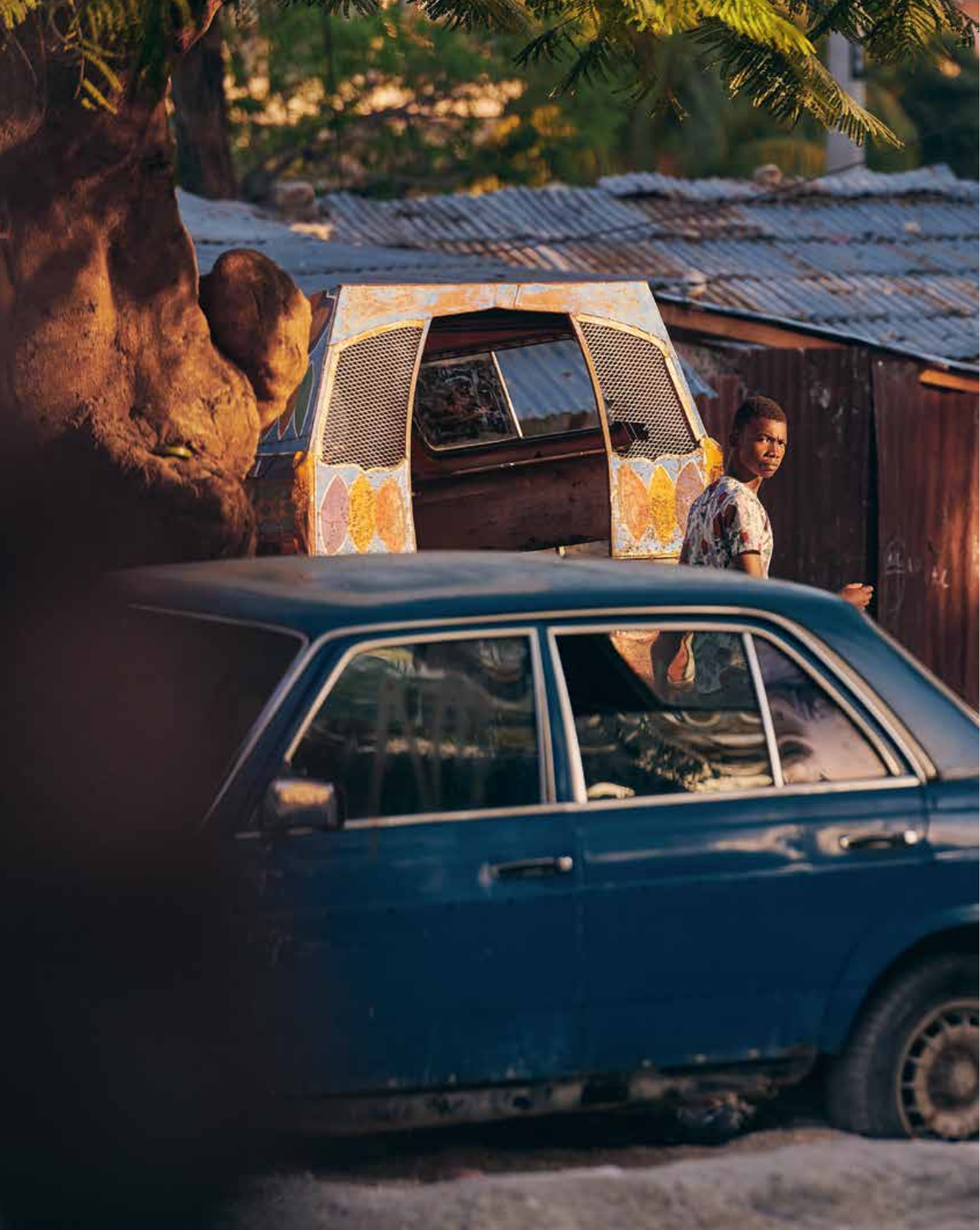# Port-au-Prince *Every time Haiti tries to raise itself up, it gets bashed and sinks further. For centuries, Haitians had taken a beating, and nature dealt*

*them yet another destructive blow on January 12, 2010.*

In 1492, it was not the squalor, but the beauty of the area that captured the emotions of Christopher Columbus. The explorer was looking for a new route to India when on December 5 he berthed at a beautiful mountainous island. It was inhabited by the Taíno Indians, who gave this idyllic place several names: Ayiti, Bohio, and Quisqueya. Columbus named it Hispaniola.

Shortly thereafter, Hispaniola was invaded by Spanish conquerors blinded by gold fever. Within a few decades, they had wiped out the native population. The Indians were not immune to European diseases, and those who survived had to toil hard on plantations that were established.

European super powers vied for the division of the New World and France set its eyes on Hispaniola. For years, French pirates had tried to take over part of the island, and ultimately Spain withdrew from the western part. The eastern part became Santo Domingo, which nowadays is the Dominican Republic, and the western part became Saint-Domingue.

The French transported hundreds of thousands of African slaves to work on the plantations. Saint-Domingue became known as the "Pearl of the Antilles," the French Empire's richest colony due to huge profits from the sugar and coffee plantations. But the pearl had its dark side: the African slaves lived in the most appalling and inhumane conditions.

The "Liberty, Equality, Fraternity" of the French Revolution inspired the slaves to rebel, in what became the Haitian Revolution. After a 13-year struggle, the Afro-Creole slaves, under the leadership of Jean-Jacques Dessalines, defeated Napoleon's army and in 1804 declared independence. Haiti became the world's first black-led republic, and the remaining French islanders were gruesomely killed. The first Haitian flag was created by symbolically ripping out the white band from the tricolor French flag.

During the Haitian Revolution, a new music genre emerged: Rara, polyrhythmic music based on cylindrical bamboo trumpets. Added to that were drums, maracas, güiros, and metal bells. Its African roots tie it closely to voodoo rituals. Rara inspired the fighting slaves on the path to victory, and when they finally gained independence, a huge rara celebration broke out in Haiti. This is a tradition that still exists today.

I.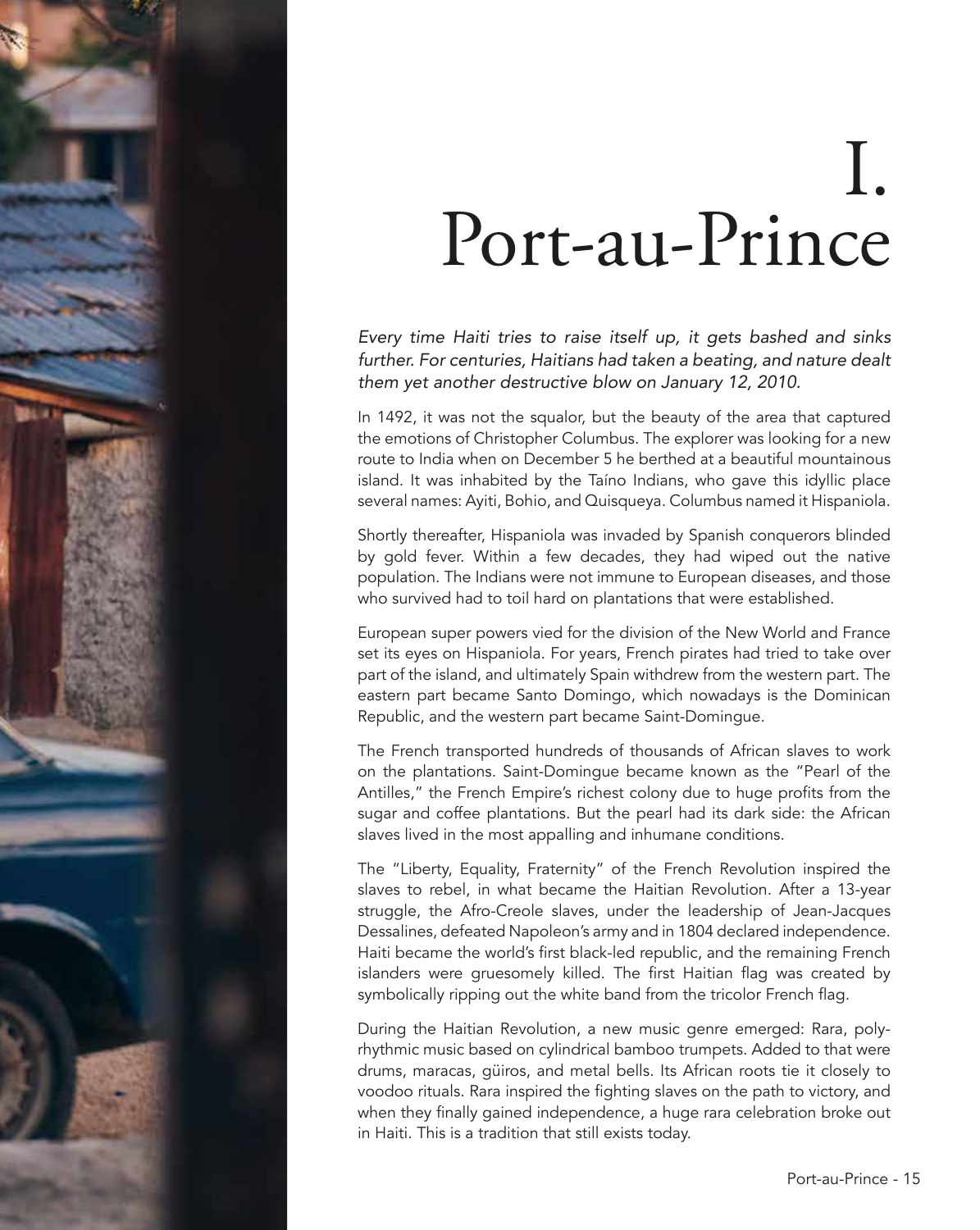Port-au-Prince became the capital city, but the new re most European states. Dessalines declared himself Go ongoing internal power struggle raged, and Haiti changed for recognizing Haiti as an independent republic, the F the loss of its colony and slaves, a debt that was fully pa

The US occupied Haiti in 1915 and basically controlled 1934 it continued to have a strong influence during the hands of dictators, the most notorious being François D nicknamed Papa Doc and Baby Doc, respectively.

On January 12, 2010, the island, already brought to enormous natural disaster. At 4:53 p.m. local time, two alongside each other under the city of Léogane, clos resulting in a devastating earthquake. An estimated 250 built to sustain tectonic forces, collapsed or were sevel Even a large part of the presidential palace was dest death toll was enormous: estimates range from 100 300,000, and mass graves had to be dug. A cholera epid broke out. The global humanitarian aid that Haiti receiv could have meant a new start for the country, but a large part of the collected funds was embezzled. Haiti remains an unstable country where the lion's share of inhabitants live in dire poverty, with little to no basic provisions.

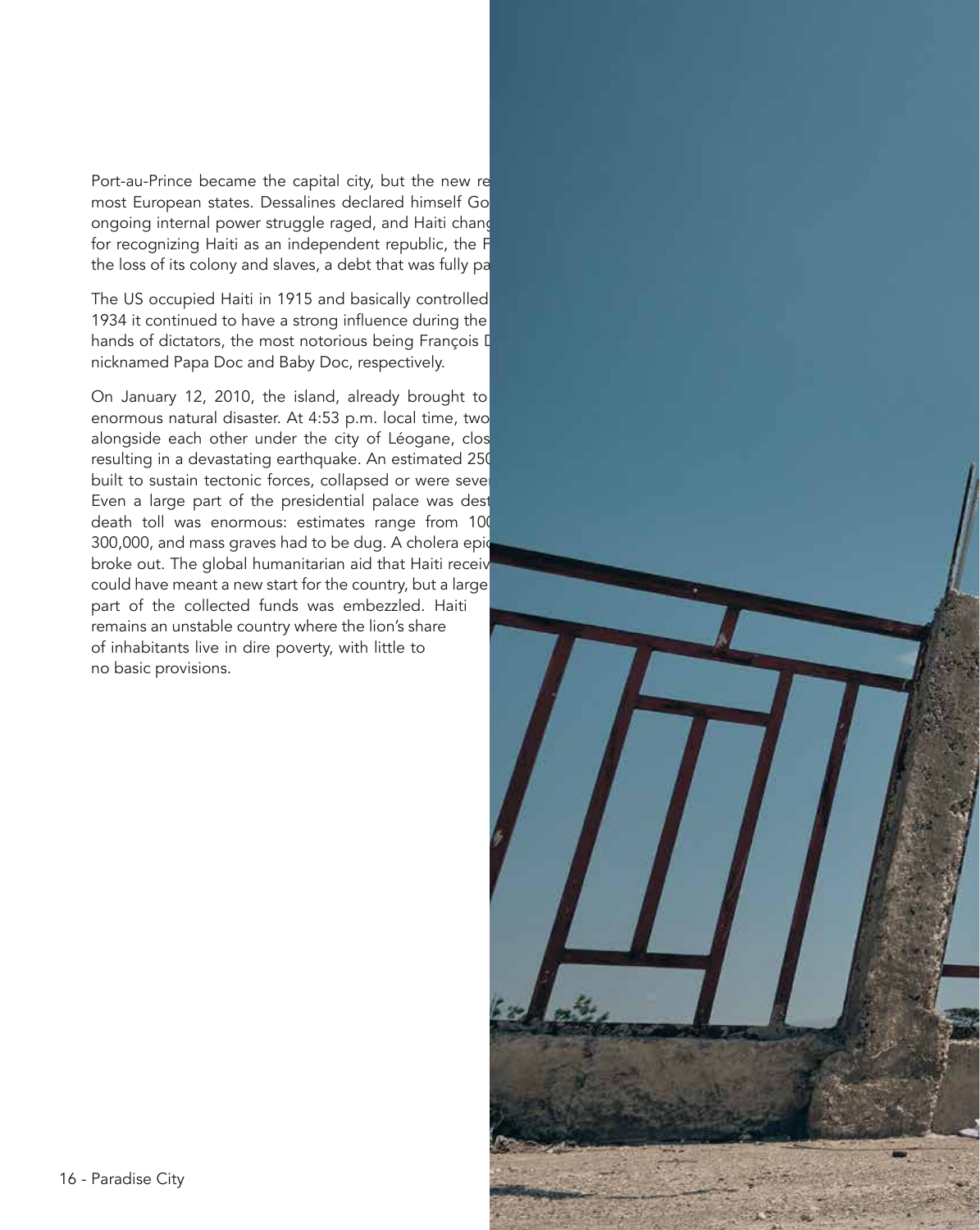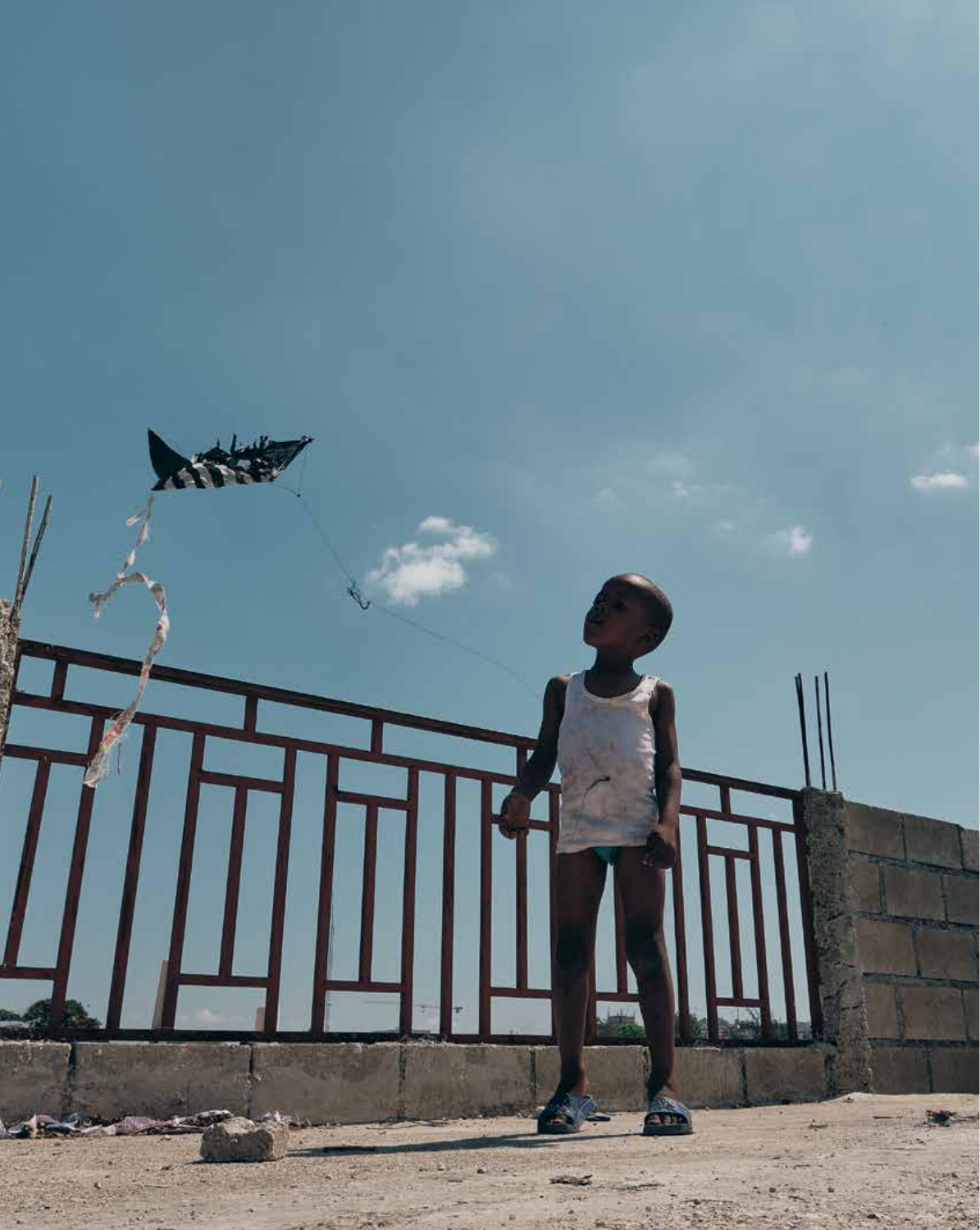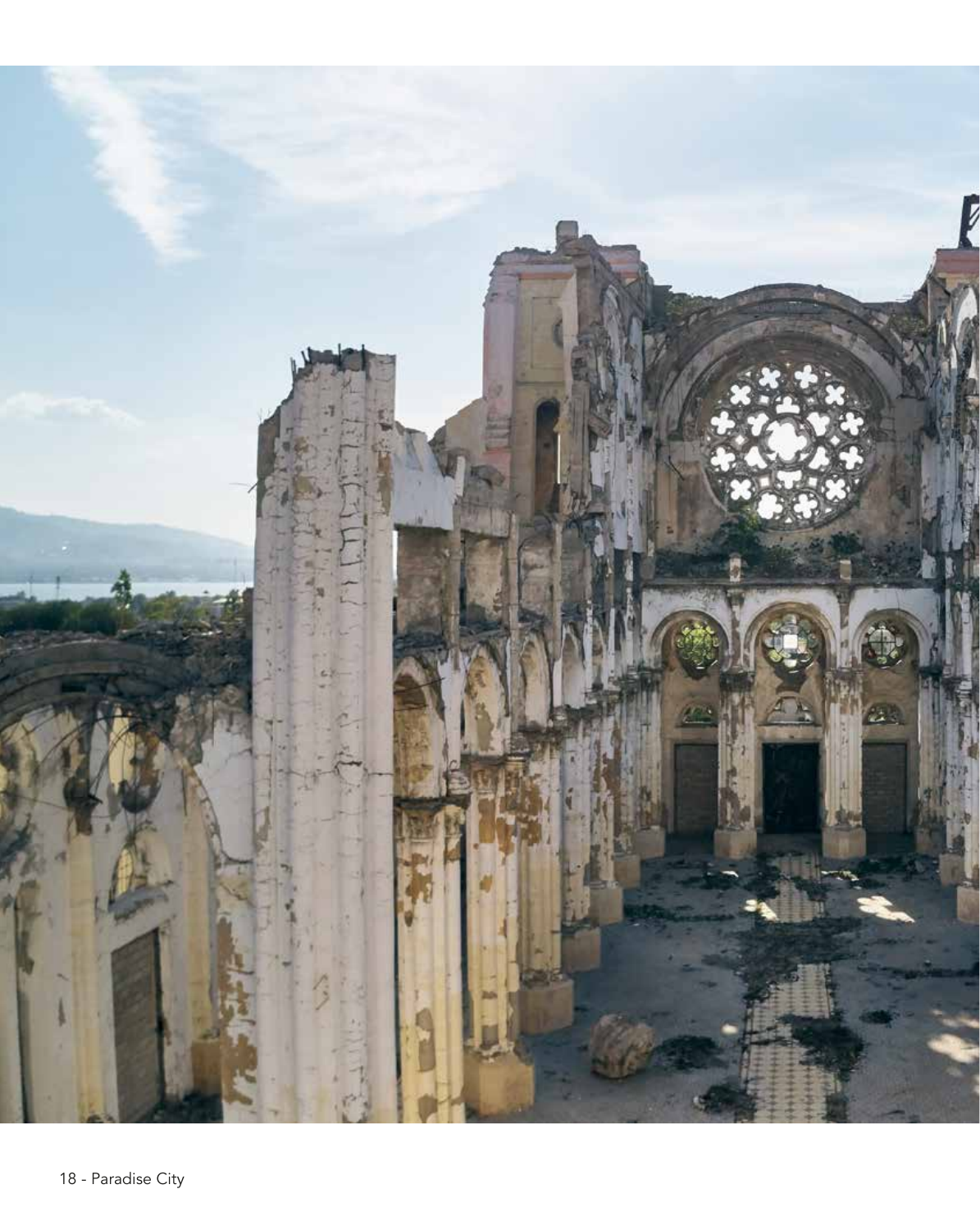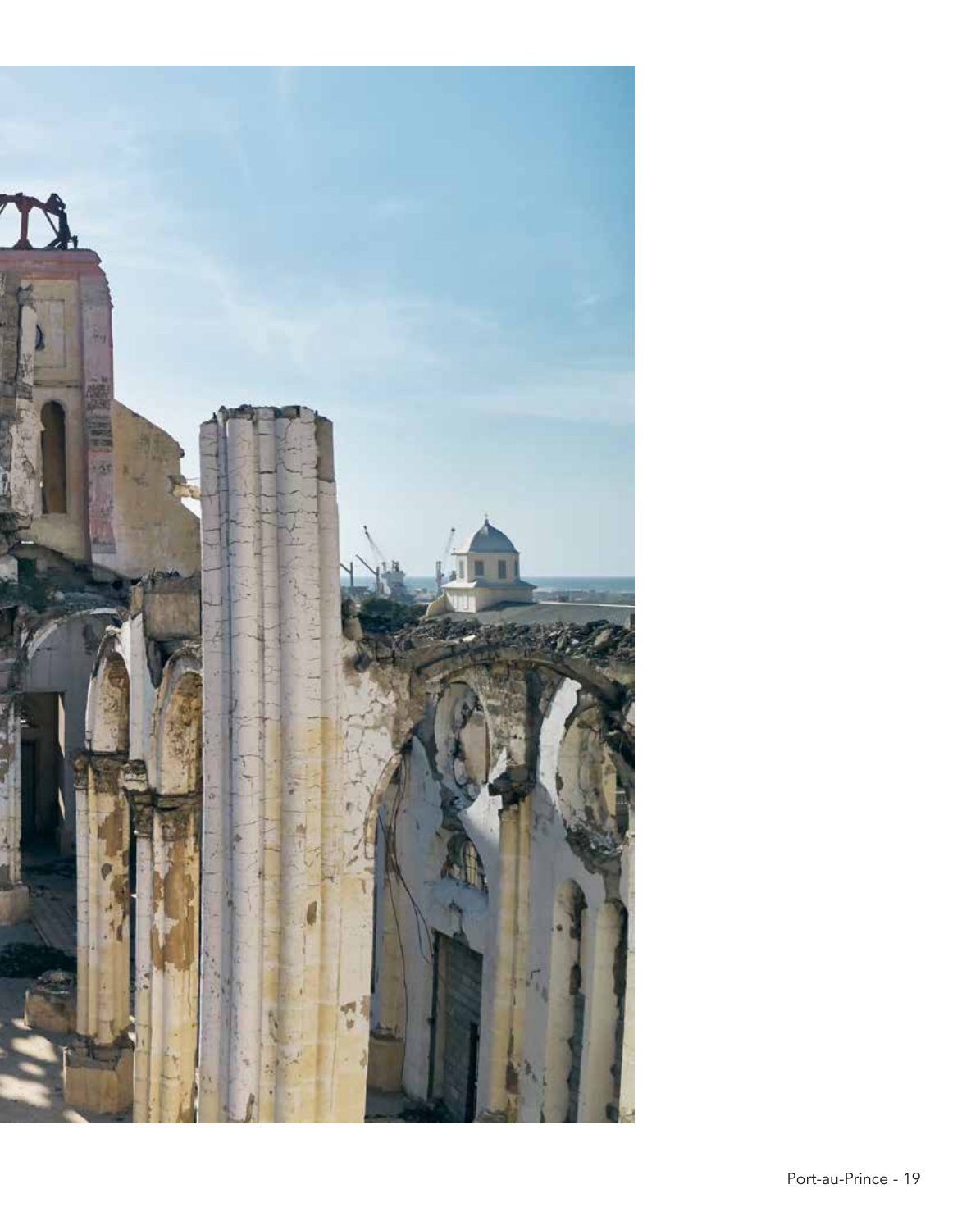#### ROMEL JEAN-PIERRE

*Romel Jean-Pierre was born in the Grand Rue ghetto neighborhood of Port-au-Prince. Once the commercial hub of the city, the neighborhood was left in shambles by the earthquake, and the*  economic center of the city was moved higher up the mountain to Pétionville. Grand Rue remained *deserted and devastated. The damaged buildings are scarred with cracks from the earthquake, and it is one of the poorest neighborhoods of the city.* 

Romel was a baby when an American expat fell in love with his mother. The relationship did not last long, but the American considered Romel as a son, and gave him the best possible education away from the ghetto. Romel thought that the white American was his biological father, taking no notice of the different skin color. When Romel's adoptive father died suddenly in 2003, he was brought back to Grand Rue by his father's family with the explanation that he would visit his mother, who he had not seen for years. When no one came to pick him up by evening, Romel realized that he had been dumped.

Romel's new home, which had to accommodate an entire family, was the size of his childhood playroom. He no longer slept on a mattress, but on a carton. His family considered him a snob and rejected him. Romel became introverted and the people of the Grand Rue neighborhood thought he was crazy and backward.

One day on the Grand Rue, he encountered the Atis Rezistans, a collective of urban artists who created voodoo-inspired art from waste and human remains. After the earthquake there were so many bodies that a lot of art was made with skulls and bones.

The Atis Rezistans discovered that Romel could speak English. Feeling appreciated, Romel opened up to the artists and he became their interpreter. In 2009, he met international artists who visited Haiti and a new world opened up for him.

This world collapsed abruptly on January 12, 2010. Romel was in an Internet café on Grand Rue when the earthquake began. He rushed outside with his friend Steven as the building behind them collapsed. Romel and Steven stood in the middle of the street and held each other tight. In the unfathomable mist of dust, they stood like stone statues surrounded by horrible screams. When the curtain of dust slowly settled, the horrific scenes emerged: arms and legs of people were hanging out of buildings; a child with half his face missing stumbled by. Romel was in the midst of an apocalypse.

After the earthquake, humanitarian aid organizations poured into Haiti. Romel was one of the few young people who spoke English, and he became one of the main witnesses for organizations that recruited funds. Romel was invited to meet with Bill Clinton, Pharell Williams, and Robert De Niro.

In Haiti, Romel invested all his time in the Konbit Mizik Project. It was established as a free record label and music studio for young musicians in Port-au-Prince, but rapidly expanded its activities. They annually organize the Pwojè SIDA, a festival with popular performers in Haiti. Entrance is free, but the festival attendants must take an HIV test before entering. It is estimated that there are 140,000 people with HIV or AIDS in Haiti, half of whom are not tested or treated.

Romel is currently the director of Konbit Mizik and has a new dream: to become the president of Haiti. He thinks the time is ripe for great changes and wants to become an influential figure in Haiti. "We now have independence. It's time to build up our nation," he says.

The once "backward and crazy" youngster now has a powerful voice.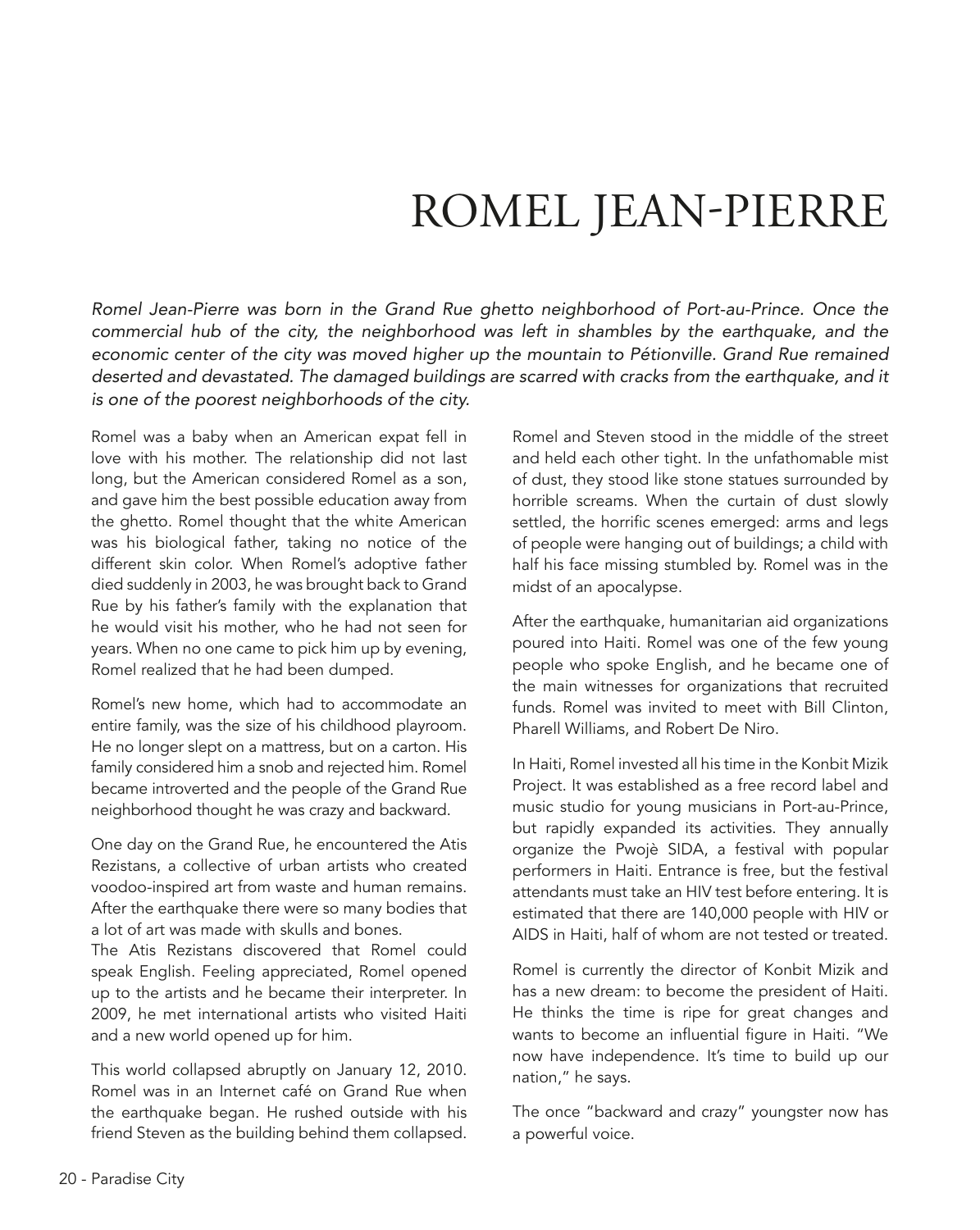